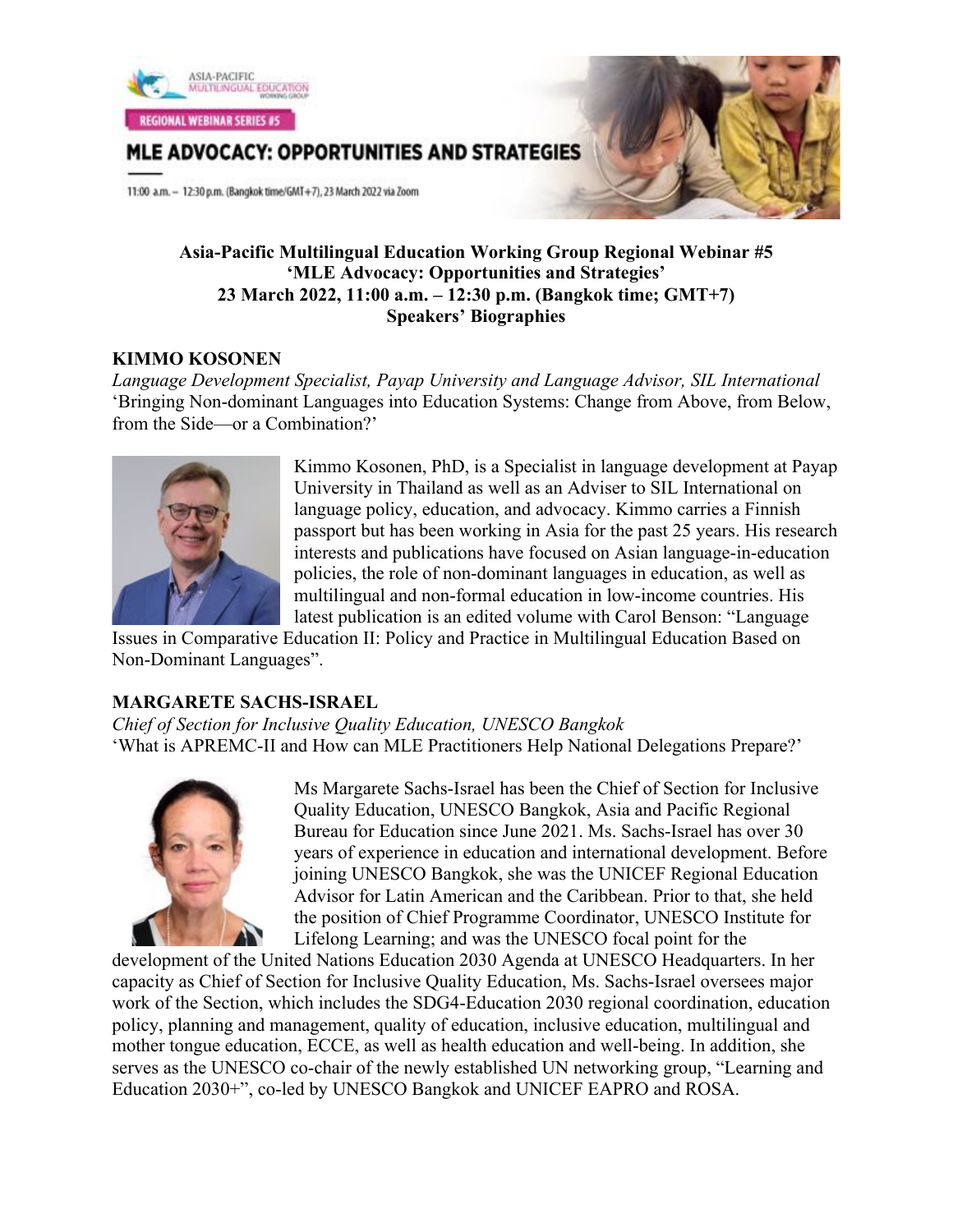# **LINH ANH MOREAU**

*Consultant, UNESCO Bangkok* 'The International Decade of Indigenous Languages'



Linh Anh Moreau joined the Communication and Information Unit at UNESCO Bangkok as Consultant in 2021 to coordinate the Memory of the World and International Decade of Indigenous Languages 2022- 2032 programmes. She previously worked as Programme Officer at the SEAMEO Regional Centre for Archaeology and Fine Arts (SEAMEO SPAFA), supporting projects on safeguarding and promoting archaeology and cultural heritage. A dual French-US citizen of Vietnamese heritage and Thailand upbringing, she obtained her BA and

MA in Southeast Asian Studies from SOAS University of London, and a Master's in Information and Communication from University of Paris Sorbonne Nouvelle.

## **SURAPORN SURIYAMONTON**

*Country Representative, Pestalozzi Children's Foundation, Thailand* 'Indigenous People's Organizations and the MLE Movement: Partnering for IDIL'



Since 2008, Ms Suraporn Suriyamonton has been the Thailand Country Representative for the Pestalozzi Children's Foundation (PCF). In her role, she designs, implements, and manages PCF Thailand's country office and programme which focuses on access to quality education for all children. PCF Thailand's country programme contributes to PCF's mission by providing vulnerable girls and boys in pre-primary, primary and secondary school (aged 4-18 years) of ethnic background in rural areas with access to mother tongue-based inclusive and equitable quality education. Strategy 2021-2024 thematic priorities are Mother Tongue-

Based Multilingual Education (MTBMLE) and Intercultural Education (ICE) with a strong component of teacher training and enhancing the use of ICT technology for digitalization of instructional materials and scalability. In her role, she also contributes to the establishment of the Tonkla Indigenous Children and Youth Network and the Indigenous Education Network to advocate for linguistically and culturally responsive education. From 2004-2008, she was the International Technical Secretariat of the International Alliance of Indigenous and Tribal Peoples of Tropical Forest.